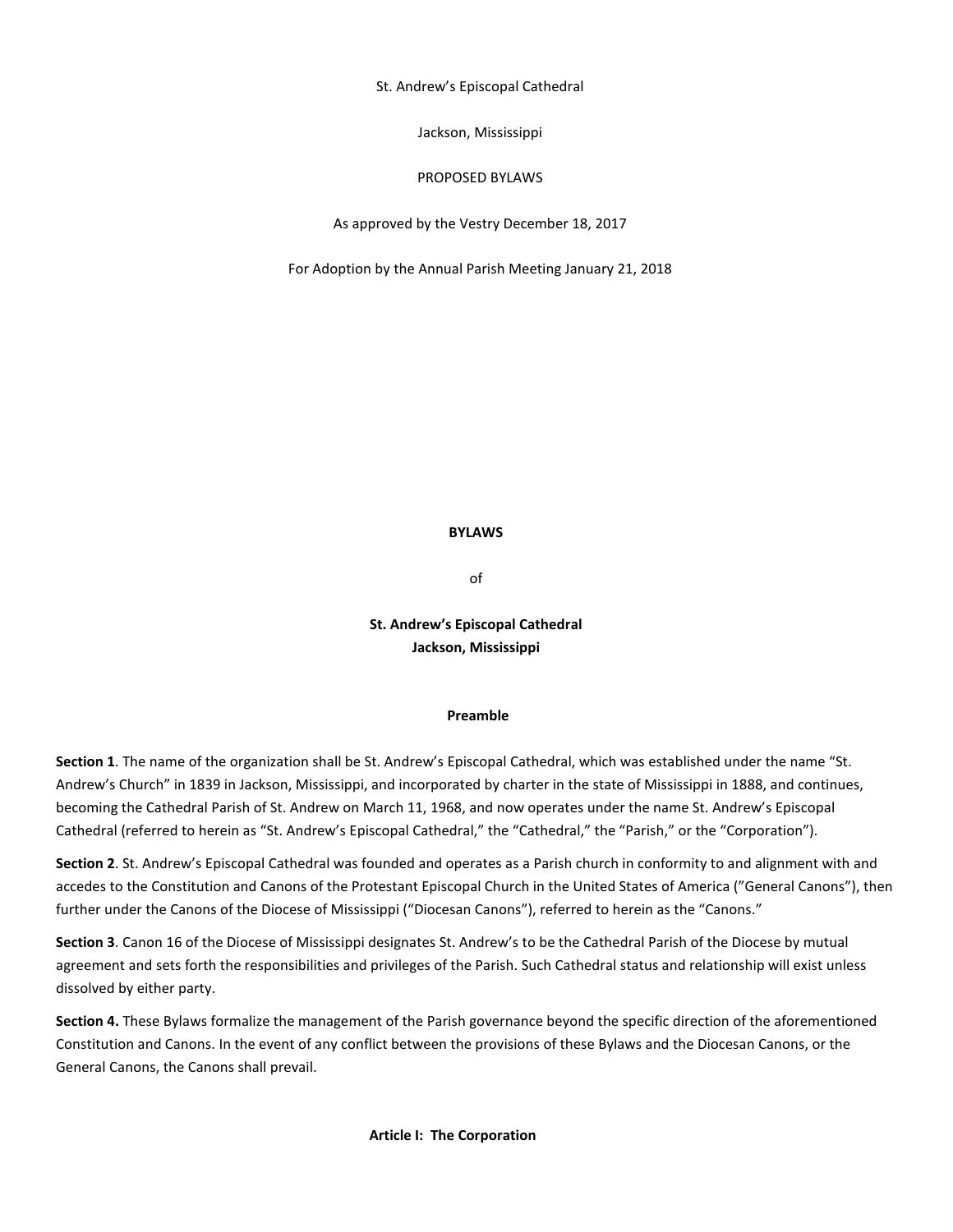**Section 1.1 Name**. St. Andrew's Episcopal Cathedral shall be used to identify the organization for corporate and governmental activities. These Bylaws also authorize the Corporation to maintain the name "St. Andrew's Episcopal Cathedral" with the Secretary of State for the State of Mississippi. These Bylaws authorize the Corporation to appoint a Registered Agent for the service of legal notices and to register such appointment with the Secretary of State for the State of Mississippi.

**Section 1. 2. Corporation's Principal Office**. The location of the principal office of the Corporation shall be 305 East Capitol Street, Jackson, Mississippi 39201.

**Section 1.3. Board of Directors**. The Vestry Members shall serve as the Directors of the Corporation.

**Section 1.4. Officers**. The Corporation's officers shall be the Senior Warden, who shall be the president of the Corporation; the Junior Warden, who shall be vice president; a Treasurer, and the Clerk of the Vestry, who shall be the secretary of the Corporation and the Parish. The Dean (who is also the Rector in this Cathedral parish) shall be the Chairman of the Corporation. The Vestry may, from time to time, appoint such other officers of the Corporation as it may deem advisable; provided, however, that the same person may not serve as both president and secretary. The Vestry also shall elect the Parish's delegates to the Diocesan Convention, all of whom shall be Communicants in Good Standing of the Parish but need not be Vestry Members.

**Section 1.5. Secular Contracts and Business Transactions**. The Corporation's secular contracts and temporal business transactions shall be made and conducted using the name "St. Andrew's Episcopal Cathedral." With the approval of the Vestry, the Senior Warden and the Junior Warden, as corporate officers of the Parish, or others designated by the Vestry shall be authorized to execute contracts, deeds, and other documents on behalf of the Parish in connection with the Parish's secular contracts and business transactions.

**Section 1.6. Corporate Status**. The Parish operates as a Nonprofit Corporation under Miss Code Ann Section 79-11-101 et seq. (the "Act"), and all provisions of the Act applicable to a nonprofit corporation or incorporation herein by reference.

**Section 1.7. Applicable Canon Law; Definitions; the Parish.** The business and activities of the Parish shall be conducted in accordance with applicable provisions of the Canons. The Protestant Episcopal Church in the United States of America is referred to hereafter as "The Episcopal Church." Capitalized terms used in these Bylaws but not defined herein shall have the meanings prescribed in the Canons.

## **Article II: Members**

**Section 2.1. Persons Who Are Members.** A Communicant in Good Standing of The Episcopal Church and whose membership is enrolled in the Parish shall be a member of the Parish (a "Communicant"), whether such person has been admitted to that status by the Clergy of the Parish or has transferred from another parish.

# **Article III: Meetings of Members**

**Section 3.1. Location of Meetings**. Meetings of the members shall be held within Hinds County, Mississippi, at the location specified in the notice of the meeting.

**Section 3.2. Annual Meeting**. There shall be an annual meeting of members hereinafter referred to as the "Annual Parish Meeting" with proper notice. Notice of the time and place of meetings shall be given in writing, including notice given by email, in reliance upon the contact information provided to the church, at least fourteen (14) days before the date of the meeting.

At the Annual Parish Meeting the members shall elect members of the Vestry and Wardens by secret written ballot.

The creation and management of the agenda shall be the responsibility of the Dean and Wardens. The agenda also will include reports of the Dean and/or other clergy; reports of the Senior Warden and/or Junior Warden; report by the Treasurer regarding the annual budget for the Parish and the state of the Parish's finances; report of attendance of the Wardens and members of the Vestry at Vestry meetings; and special presentations or other business approved and scheduled by the Dean and Wardens.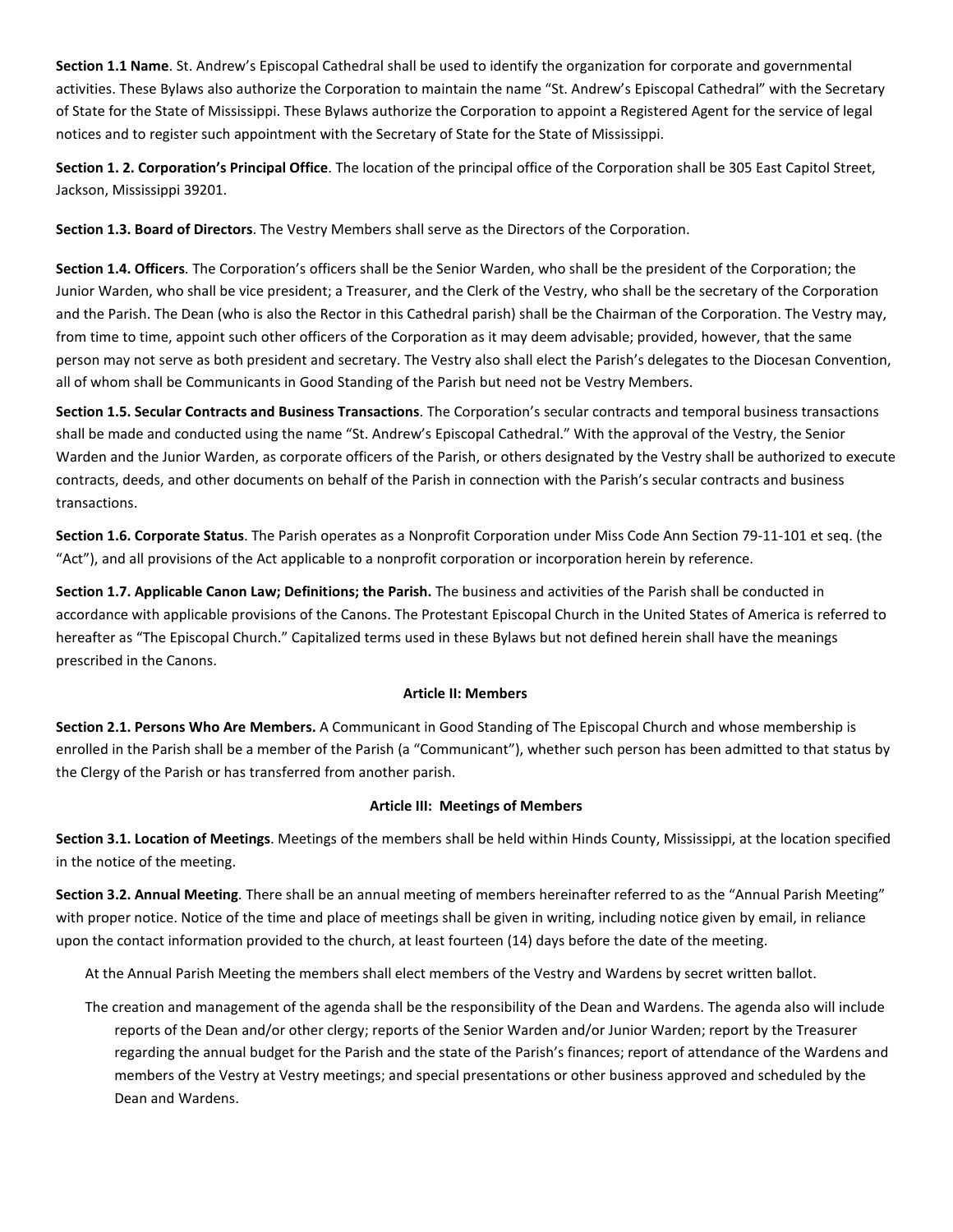- The Annual Parish Meeting of the congregation shall be held annually on the  $1<sup>st</sup>$  day of January, or as soon thereafter as practicable. At this meeting the Dean shall preside, or if that office be vacant, the Senior Warden, the Junior Warden, or the Clerk, in the order named. In the absence of these officers the meeting shall elect its chairman.
- At all such elections and in Parish meetings, those qualified to vote shall be persons present who are sixteen years of age or over and who are canonically enrolled Lay Communicants in good standing of the Parish.
- Not less than twenty persons qualified to vote in Parish meetings shall constitute a quorum for the transaction of business of any duly or properly called Parish meeting, either annual or special. Should there not be a quorum present at any duly or properly called Parish meeting, the same may be adjourned by the presiding officer thereof from time to time until a quorum be present.

**Section 3.3. Special Meetings**. Special meetings shall be conducted under the procedures set forth above for Annual Parish Meetings. The call shall specify the purpose or purposes for the meeting, and no other business shall be transacted**.** Special meetings of the Parish may be called by the Dean or Senior Warden, or, in the absence of both, by the Junior Warden.

**Section 3.4. Rules of Procedure**. Except to the extent inconsistent with the Act, the Canons or the Bylaws, the Annual Parish Meeting and any special meeting of members shall be conducted in accordance with Roberts Rules of Order or the Vestry may from time to time adopt such other rules and policies as it deems appropriate.

## **Article IV: Wardens**

**Section 4.1**. **Duties.** There will be two Wardens distinguished as Senior and Junior, although all duties belong to both. They shall see that all things necessary for the regular and well-ordered worship of Almighty God are provided to the Cathedral and shall cooperate with the Dean in all efforts to develop and set forward the spiritual life of the Parish.

**Section 4.2**. **Facilities.** The Wardens shall have a care that the church building be kept in good repair and clean, as becomes the House of God, and that any other Parish buildings and the premises around them be maintained in proper order. It shall be the duty of the Wardens to see that when used for temporal purposes, it is in keeping with the mission and ministry of the Parish. In the event of a vacancy in the position of Dean or in the Dean's designee, the Senior Warden or a Vestry Member designated by the Senior Warden shall preside at meetings of the Parish and keep the Church open for worship services at the stated times of worship.

**Section 4.3. Senior Warden**. The Senior Warden has primary responsibility for overseeing the administrative activities of the Parish.

**Section 4.4. Junior Warden.** The Junior Warden has primary responsibility for oversight of the buildings and grounds.

**Section 4.5 Terms of Office.** The office of Junior Warden is filled by election biennially at the Annual Parish Meeting for a term of two years. Upon the election of a new Junior Warden the former Junior Warden becomes Senior Warden for a period of two years.

### **Article V: Vestry**

### **Section 5.1. Powers**.

- In accordance with the Canons, the financial affairs and secular activities of the Parish shall be managed by its Vestry. The Vestry shall be agents and legal representatives of the Parish in all matters concerning its corporate property and the relations of the Parish to its Clergy.
- The Vestry may also exercise all such powers of the Parish and do all such lawful acts and things as are not prohibited by the Act, the Canons, or these Bylaws.
- It shall be the duty of the Vestry to take charge of the property of the Parish and its endowments; to regulate all of the Parish's business, temporal and financial concerns; in accordance with Canons, to elect and call a Dean and to provide for his or her support; to provide for paying all canonical assessments on the Parish; to attend to the accurate preparation and filing of such reports and audits as may be required from time to time by the Diocese of Mississippi; it being understood always that the spiritual concerns of the Parish are under the exclusive direction of the Dean, subject to the Ecclesiastical Authority and the Canons.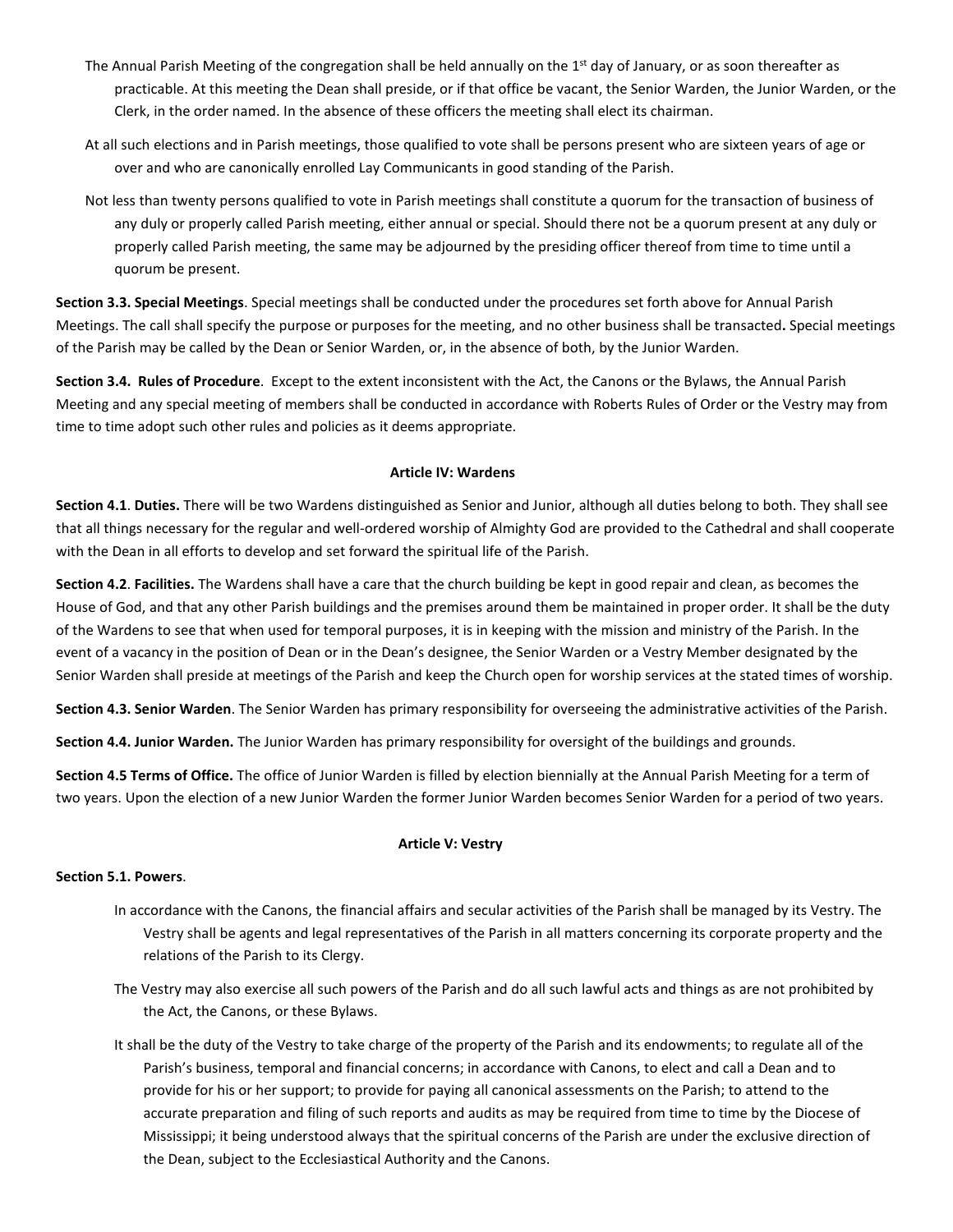**Section 5.2. Membership.** The Vestry shall consist of the Dean when there is one, two Wardens, and twelve members of the Vestry.

**Section 5.3. Eligibility.** In accordance with Canon 23 of the Diocesan Canons, any Communicant, being canonically resident and actually residing in the Parish and not less than twenty-one years of age before the election takes place, is eligible for election as a Vestry Member. In addition, a candidate must have been certified by the Treasurer to have made a financial commitment to the Parish and known to be regular in attendance. The spouse, parent, grandparent, domestic partner, sibling, or child of a Warden or Vestry member, or of a member of the staff (including clergy on staff), is ineligible for nomination and election to the Vestry or as a Warden during the Vestry member's or Warden's term of service.

**Section 5.4. Number, Term and Election**. The Parish shall elect four persons annually to the Vestry, each for a three-year term. These elections shall be conducted by secret written ballot. Each candidate must receive a majority vote to be elected to office. For unfilled seats after the first ballot, additional written ballots are cast for the runoff election, retaining twice the number of candidates as there are open seats, until each seat is filled by a majority of votes cast, which is known as the Reynolds Cheney Rule. Vestry terms begin upon the installation of the newly constituted Vestry. Vestry members and Wardens shall hold office until their successors are duly elected and installed, provided, however, that the principle of rotation shall be followed in all instances and that in no case shall a Warden or Member of the Vestry serve more than six consecutive years as a Warden or Vestry member.

**Section 5.5. Vacancies**. In the event of any vacancy on the Vestry caused by the death, resignation, disqualification or removal of a Vestry member, such vacancy shall be filled with a canonically qualified member upon the majority vote of the remaining Vestry members.

### **Section 5.6. Meetings of the Vestry.**

- The Dean, or Warden designated by the Dean, shall preside at meetings of the Vestry. In the event of a vacancy in the position of Dean or in the absence of both the Dean and the Dean's designee, the Senior Warden or a Vestry Member designated by the Senior Warden shall preside at meetings of the Vestry.
- Regular and special meetings of the Vestry may be held at any place within Hinds County, Mississippi; provided, however, Vestry retreats may be held at any place within the Diocese of Mississippi.
- The Vestry shall set the time and place of its regular monthly meetings. Notice of regular· meetings of the Vestry shall be given to each Vestry member in writing, including notice given by email, in reliance upon the contact information for each Vestry member then of record with the Clerk, at least fourteen (14) days before the date of the meeting. Notice published to the Parish also will be published at least fourteen (14) days before the date of the meeting.
- Special meetings of the Vestry may be called by the Dean or Senior Warden, or, in the absence of both, by the Junior Warden or, if requested by at least three Vestry members, by the Clerk. Written or oral notice of the time and place of special meetings of the Vestry shall be given to each Vestry member at least three days before the date of the special meeting.
- At all meetings of the Vestry, a majority of the Vestry members then in office shall be necessary and sufficient to constitute a quorum for the conduct of the affairs of the Parish. If circumstances require, participation by electronic means for a regular or called meeting of the Vestry is valid so long as all persons participating in the meeting can hear each other and be able to participate, which would constitute presence at the meeting. All meetings of the Vestry, with the exception of executive session(s), are open to members of the Parish. Members seeking to speak at meetings may do so with prior approval from the Dean or Wardens.
- If a quorum shall not be present at any meeting of the Vestry, those Vestry Members then present may adjourn the meeting without notice other than announcement at the meeting, until a quorum shall be present.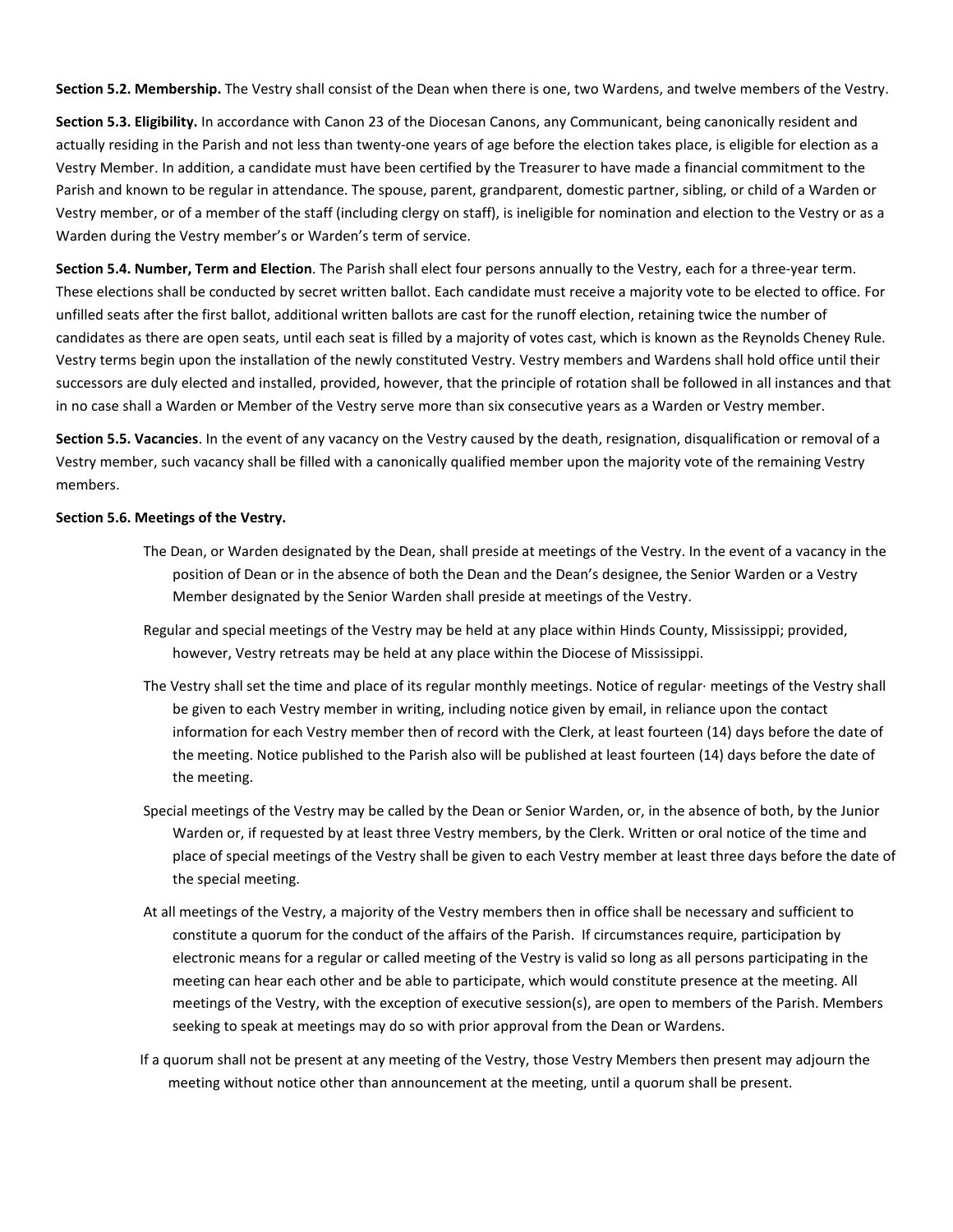Except to the extent inconsistent with the Canons or the Bylaws, all regular and special meetings of the Vestry, or any committee thereof, shall be conducted in accordance with Roberts Rules of Order or such other rules as may, from time to time, be adopted by the Vestry.

**Section 5.7. Action by Written Consent**. Any action required or permitted to be taken at any meeting of the Vestry, or of any committee thereof, may be taken without a meeting if a consent in writing, setting forth the action to be taken, is affirmed by a unanimous written consent of Vestry members or committee members, as the case may be. Actions taken by written consent must be evidenced by one or more written consents (including separate faxed or electronic copies of signed counterparts) describing the action taken. Actions taken by written consent shall be included in the Parish minutes and filed with the Parish records reflecting the action taken.

**Section 5.8. Voting and Ex-Officio Vestry Members.** The Dean and Wardens are ex-officio members of the Vestry, with seat, voice, and vote. The Treasurer and the Clerk, if such offices are not held by elected Vestry members, shall be ex-officio, non-voting members of the Vestry, who shall receive notice of all meetings of the Vestry. From time to time, the Vestry may create and terminate other positions as ex-officio, non-voting, members of the Vestry.

**Section 5.9. Minutes**. The Clerk or the Clerk's designee shall keep minutes of all meetings, actions and resolutions of the Vestry and cause the same to be filed in the business records of the Parish. The Vestry may appoint a Vestry Member as secretary *pro tem* to take minutes at any Vestry meeting when the Clerk or the Clerk's designee is not in attendance. Minutes shall be available for review by members of the Parish through printed copies kept in the Parish Hall or on display in a designated public location within the Cathedral.

## **Section 5.10. Clerk.**

- Annually, the Vestry shall elect a Vestry-eligible Communicant in the Parish to serve as Clerk. The person serving as Clerk may be appointed and reappointed for an unlimited number of successive terms; provided, however, at all times the Clerk shall serve subject to and at the pleasure of the Vestry and may be removed from office without cause and replaced at any time by majority vote of the Vestry.
- The Clerk, or the Clerk's designee, shall attend all meetings of the Vestry and shall maintain minutes for all meetings of the Parish and of the Vestry in the business records of the Parish. The Clerk, or the Clerk's designee, shall perform like duties for such other committees as the Vestry may designate from time to time.
- The Clerk shall give, or cause to be given, notices of regular and special meetings of the Vestry, the Annual Parish Meeting and special meetings of the members.
- In the event that the Vestry authorizes and adopts a corporate seal for the conduct of the Parish's business, the Clerk shall be responsible for the safekeeping and custody of such seal and, when authorized by the Vestry, shall affix the same to any instrument requiring the seal, and when the seal is so affixed, it shall be attested by the signature of the Clerk or such other corporate officer as may be authorized by the Vestry, which attesting signature may be a facsimile.
- In general, the Clerk shall perform all duties incident to the office of corporate secretary for the Parish and such other duties as may, from time to time, be prescribed by or assigned to the Clerk by the Vestry, the Dean or the Senior Warden.

### **Section 5.11. Treasurer**.

Annually, the Vestry shall appoint a Vestry-eligible Communicant to serve as Treasurer; provided, however, such appointment shall be subject to compliance with the bonding requirements of the Canons. The person serving as Treasurer may be appointed and reappointed for an unlimited number of successive terms; provided, however, at all times the Treasurer shall serve subject to and at the pleasure of the Vestry and may be removed from office without cause and replaced at any time by majority vote of the Vestry.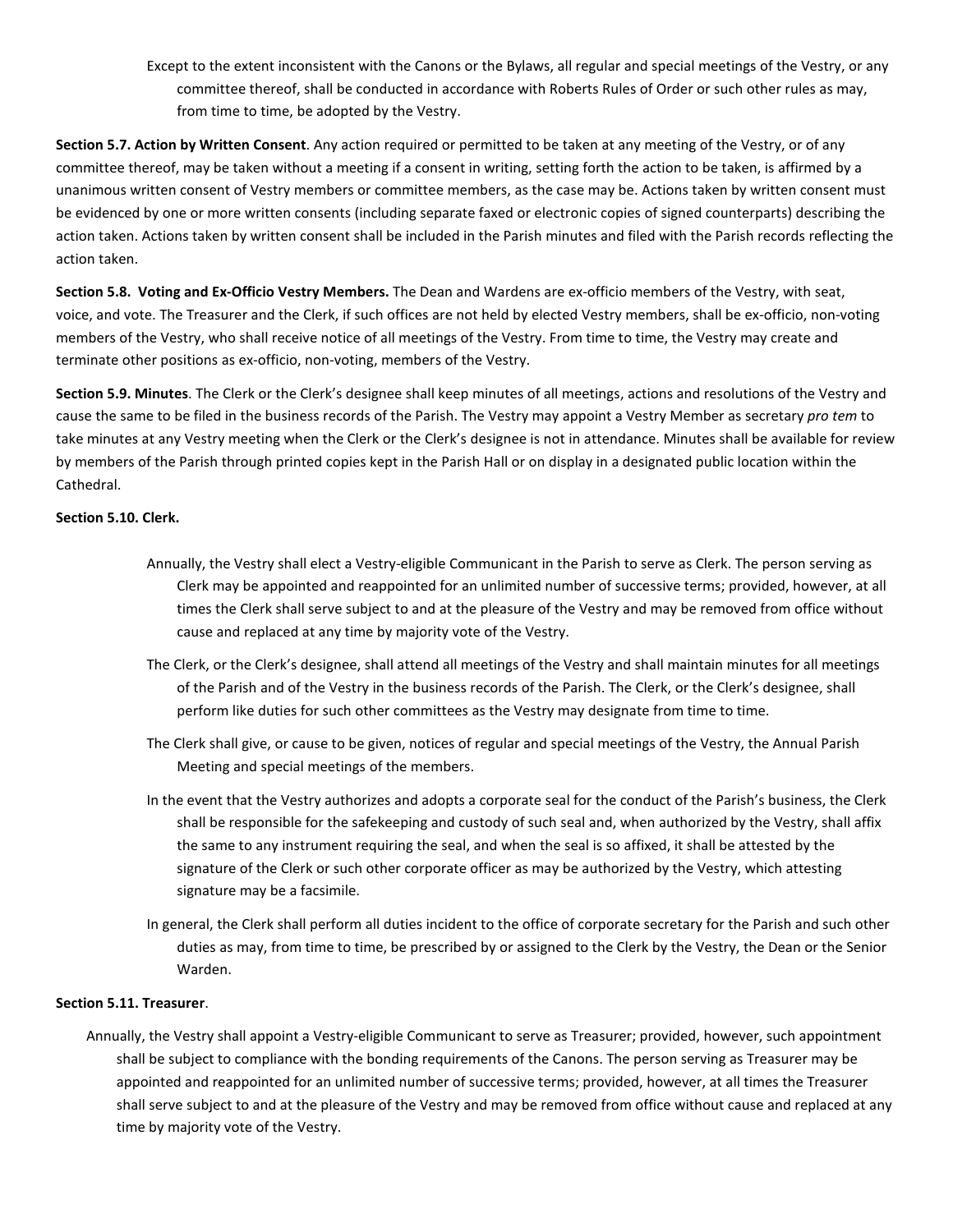- The Treasurer shall be responsible for: oversight of all funds and financial assets of the Parish, including all securities owned by the Parish; keeping a full and accurate account of receipts and disbursements in the books and records belonging to the Parish; the deposit of monies and other financial assets in the name of and to the credit of the Parish in such depositories as may be designated by the Vestry; and assisting in the preparation and monitoring of the Parish's operating and capital budgets.
- The Treasurer shall oversee the disbursement and accounting of the Parish's funds as may be authorized and shall be responsible for presenting to the Vestry at its regular meetings, and otherwise when requested by the Vestry, an account of all Parish financial transactions and of the financial condition of the Parish. The Treasurer shall also cooperate with and fully assist independent auditors appointed by the Vestry in the conduct of audits or reviews of the Parish's operations or financial affairs.
- In the performance of his or her duties, the Treasurer may rely upon the person or persons employed or engaged by the Parish to provide bookkeeping, accounting, and administrative services. Subject to the approval of the Dean and the Vestry, the Treasurer may delegate various duties to the person or persons employed or engaged by the Parish to provide bookkeeping services.
- In general, the Treasurer shall faithfully perform all duties incident to the office of Treasurer and such other duties as may, from time to time, be assigned to him or her by the Vestry or by the Senior Warden.

## **Section 5.12. Assistant Clerks; Assistant Treasurers.**

- From time to time, the Vestry may elect or appoint one or more Assistant Clerks and one or more Assistant Treasurers, who need not be Vestry Members; provided, however, such appointments shall not qualify or serve as ex-officio appointments to any committee or governing body of the Parish. Each person appointed to serve as an Assistant Clerk or Assistant Treasurer shall serve subject to and at the pleasure of the Vestry and the Vestry may terminate such appointment, without cause, at any time.
- Each person appointed to serve as an Assistant Treasurer or appointed to serve as a non-depository custodian of funds or property belonging to the Parish shall also qualify for appointment as provided in the Canons.

### **Article VI: Dean**

**Section 6. Dean and Rector of St. Andrew's Episcopal Cathedral**. The Dean shall be appointed by the Bishop, after conferring with the Vestry of the Parish as to his/her acceptability, for election as Dean of said Parish. The Vestry shall have the right to decline to elect, in which case the Bishop shall in like manner confer with said Vestry as to another priest or priests for the office until same be filled.

- In accordance with the Canons, the Dean shall be in charge of and have oversight of the spiritual life, worship services, and religious purposes of the Parish and shall, at all times, be entitled to the use of the Parish's buildings with the appurtenances and furniture thereof.
- The Dean shall be an ex-officio member of all committees and guilds and their work shall be under the Vestry's and the Dean's joint direction and advice.
- In consultation with the Vestry, the Dean may call or terminate one or more assistant ministers or curates in accordance with applicable provisions of the Canons. The hiring and termination of all staff members also shall be in consultation with the Vestry which would include the budgeting process and in coordination with established Policies and Procedures as set forth in the Employment Manual.

#### **Article VII: Committees**

**Section 7.1. Standing Committees**. The Vestry, in coordination with the Dean, shall designate and appoint such committees as are deemed necessary for the continuous operation, support, and other general purposes of the Parish. These committees will meet regularly. Each such committee shall have the name, membership, duties, and responsibilities designated by the Vestry.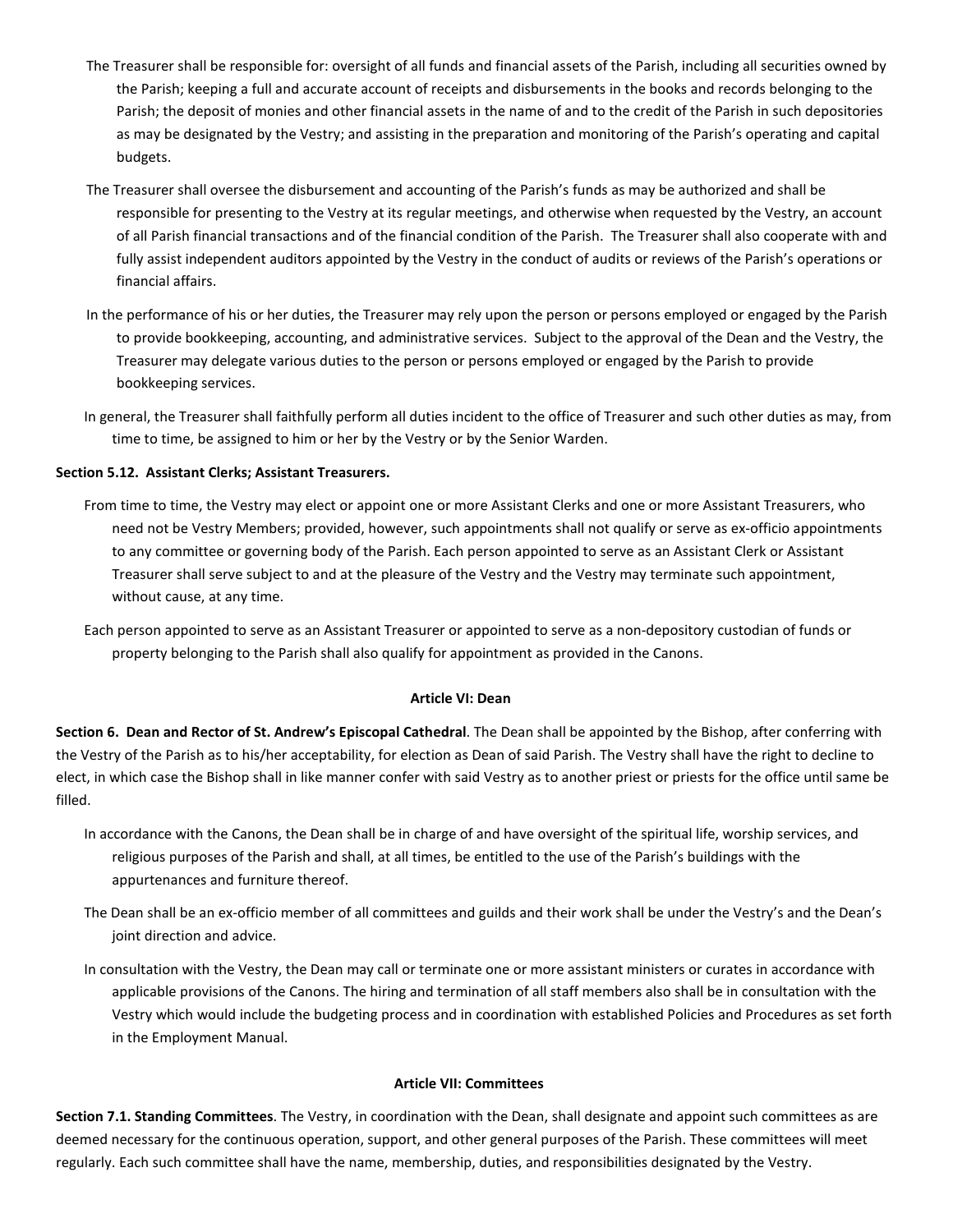Membership of committees shall have terms of office and establish a rotation for new members. The Committees' statement of purpose, scope of activity, and details of operation will be detailed in the Policy and Proceedures documents of the Parish.

**Section 7.2. Program and Special Committees, Commissions and Guilds**. The Vestry, in coordination with the Dean, may, from time to time, designate and appoint such other committees, commissions, and Guilds, as the Vestry may deem necessary for the purpose and mission of the Parish. Each such group shall have the name, membership, duties, and responsibilities designated by the Vestry, in coordination with the Dean, and shall be comprised of Communicants in the Parish, none of whom need be Vestry Members, except where otherwise directed by the Vestry. The establishment of such groups and the selection of their chairpersons shall be reflected in the minutes of the Vestry. Each group established pursuant to this provision shall report to the Vestry and to the Dean. Unless reauthorized by the Vestry, each such Committee, Commission, or Guild shall terminate and dissolve upon the earlier of its termination date specified by the Vestry or three years following its establishment. Membership of committees and commissions shall have terms of office and establish a rotation for new members. The Vestry shall approve these policies of the group's structure. Each Committee, Commissions, or Guild's statement of purpose, scope of activity, and details of operation will be detailed in the Policy and Procedures documents of the Parish.

**Section 7.3. Reports to Vestry**. All committees of the Parish shall report to and meet with the Vestry as may be requested from time to time. One member of the Vestry will be assigned to participate in meetings of their committee and such other committees as necessary and serve as liaison to the vestry for reporting and oversight purposes.

### **Article VIII: Cathedral Chapter**

**Section 8.1. Cathedral Chapter**. The Vestry will serve with the members of the Diocesan Executive Committee as set out in the Canons serving as the Cathedral Chapter.

#### **Article IX: St. Andrew's Episcopal Day School**

**Section 9.1 Election of Regents to Corporation.** St. Andrew's Cathedral shall maintain its historical relationship with St. Andrew's Episcopal Day School (the "School" or the "Corporation.") The Vestry shall elect Regent members to the Corporation as prescribed in their bylaws. Any member of the Corporation may be removed by a two-thirds vote of the Vestry.

**Section 9.2 Role of Dean.** The Dean of St. Andrew's Cathedral shall serve as a member of the Board of Trustees of the School. At any time when the office of the Dean is vacant, the Vestry of St. Andrew's Cathedral may designate another person to occupy the position on the Board of Trustees. The Dean and Cathedral Wardens may designate a Regent or Canon of the Cathedral to fulfill the Trustee responsibilities should the Dean be absent. The Dean shall, with the advice and consent of the Head of School, and approval of the Bishop, designate the Chaplain(s) of the school.

**Section 9.3 Bylaws of St. Andrew's Episcopal Day School.** No amendment to the Bylaws or the Charter of the School shall be effective unless approved by a majority vote of the Vestry.

#### **Article X: Notices**

**Section 10.1. Notice**. Whenever, under the provisions of applicable state statutes, the Act, the Bylaws, the General Canons, or Diocesan Canons, written notice is required to be given to any Vestry member or member of the Parish, it shall not be construed to require personal delivery, but such written notice may be given by publication or by mail, email, facsimile, other electronic means, addressed to such Vestry member or member at such addresses as appear on the books of the Parish, and such notice shall be deemed to be given at the time when sent or dispatched**.**

**Section 10.2. Waiver of Notice**. Whenever any notice is required to be given under the provisions of applicable state statutes, the Act, the Bylaws or the General Canons or Diocesan Canons, a written waiver thereof signed by the person or persons entitled to said notice, whether signed before or after the time stated therein, shall be deemed equivalent thereto.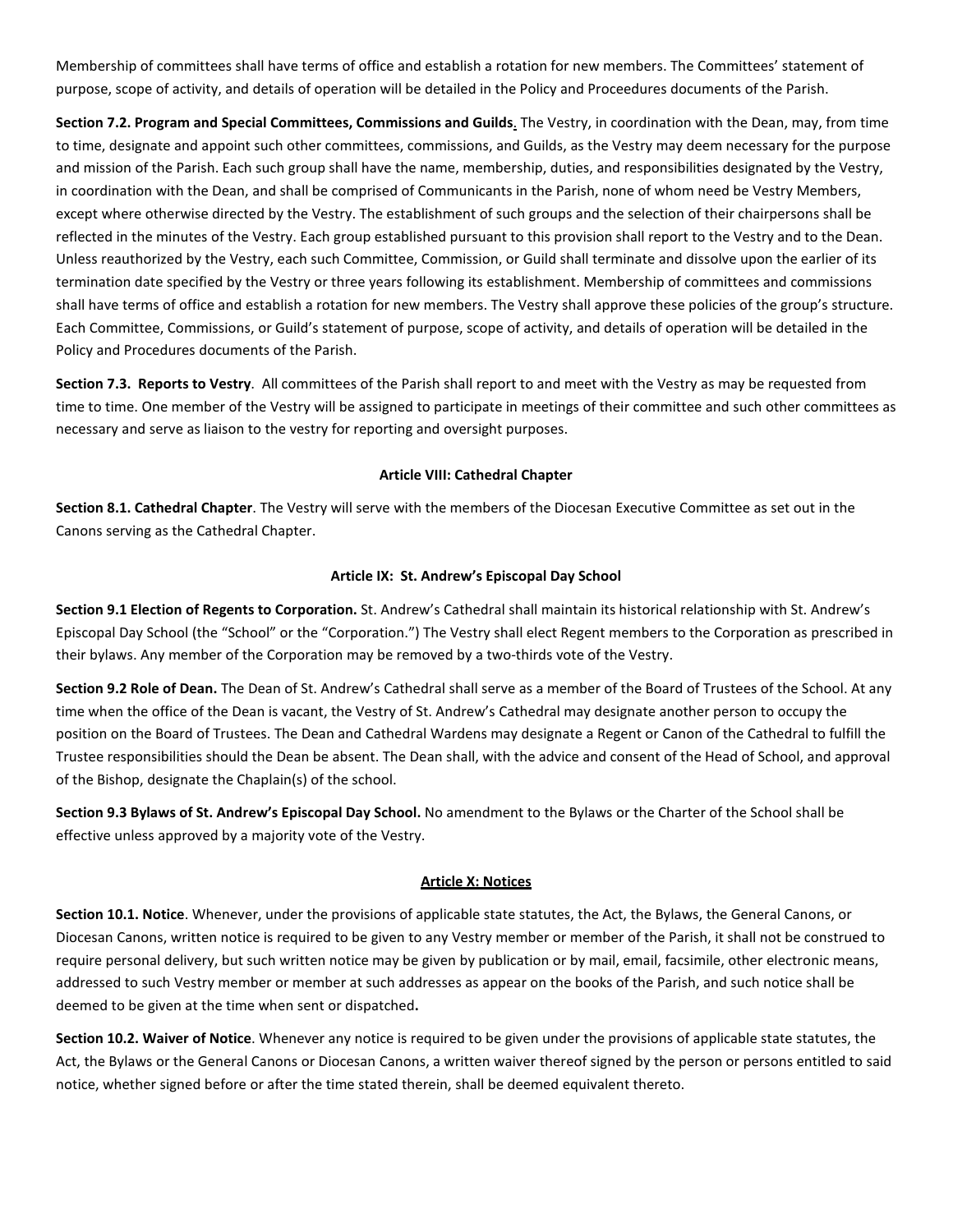**Section 11.1. Endorsement of Securities**. Subject always to the specific instructions of the Vestry, any security or securities owned by the Parish may be endorsed for sale or transferred in the name of the Parish.

**Section 11.2. Business Methods.** All practices shall be in compliance with The Manual of Business Methods in Church Affairs. The following standard business methods shall be observed by the Dean, the Vestry, the Senior Warden, the Junior Warden, the Clerk, the Treasurer, and all others engaged in management of the business and financial affairs of the Parish:

- All funds, including trust and permanent funds and all securities of whatsoever kind, shall be deposited in one or more accounts maintained in the name of the Parish with: (i) a federal or state chartered bank, trust company or brokerage with a business office located within Hinds County, Mississippi; (ii) the approved investment advisor; or, (iii) another financial institution or agency approved in writing by the Diocese of Mississippi. Trust and permanent funds shall be held for the benefit of the Parish under a written trust, deed of trust or agency agreement, excepting such funds and securities as may be refused by authorized depositories named as being too small for acceptance.
- All persons with signatory authority to withdraw, disburse, transfer, or sell the Parish's funds or securities shall be approved by the Vestry.
- Third-party treasurers and funds custodians, other than banking institutions and approved investment advisors, shall be adequately bonded or insured.
- Books of accounts of the Parish's funds, assets, and financial transactions shall be managed in accordance with generally accepted accounting practices.
- In accordance with applicable Canons and other applicable rules and regulations of the Diocese of Mississippi, all Parish accounts shall be audited or reviewed annually by an independent Certified Public Accountant or independent Licensed Public Accountant (who shall not be the Treasurer, an Assistant Treasurer or a Vestry Member) or by such audit committee as shall be approved pursuant to Canons.
- The Treasurer shall have primary responsibility for timely preparation and filing of the Parish's annual reports, reviews and audits of all financial accounts with the Diocese of Mississippi in accordance with the Canons. The Treasurer is likewise responsible for preparing financial reports for presentation at the Annual Parish Meeting.
- All buildings and their contents shall be kept insured in such amounts and against such hazards as the Dean, Wardens, and members of the Vestry shall deem advisable.

**Section 11.3. Policies and Procedures Manual**. In order to comply with the specific provisions of the Cathedral's Bylaws, the Vestry may establish policies and procedures, which shall be binding upon the Cathedral.

- The Policies and Procedures may be amended or rescinded by a two-thirds vote of the Vestry without previous notice or by majority vote if two weeks notice is given.
- The Policies and Procedures Manual will maintain the various statements of purpose, scope of activity, and details of operation, current guidelines, rotation, and membership for each of the Cathedral's Standing, Program, Special committees, and Guilds.

**Section 11.4. Fiscal Year**. The fiscal year of the Parish shall be the calendar year.

**Section 11.5. Use of Church Building.** The dedicated or consecrated Church and Chapel of the Parish may be opened only for liturgies, rites and ceremonies, or other purposes at the discretion of the Dean, and in a vacancy of that office, the Wardens. Policies and Procedures manuals governing fees and operations guidelines will be approved by the Vestry in accordance with established procedures.

**Section 11.6. Limitation of Powers.** The purpose and powers of the Parish shall be specifically limited by the following provisions: